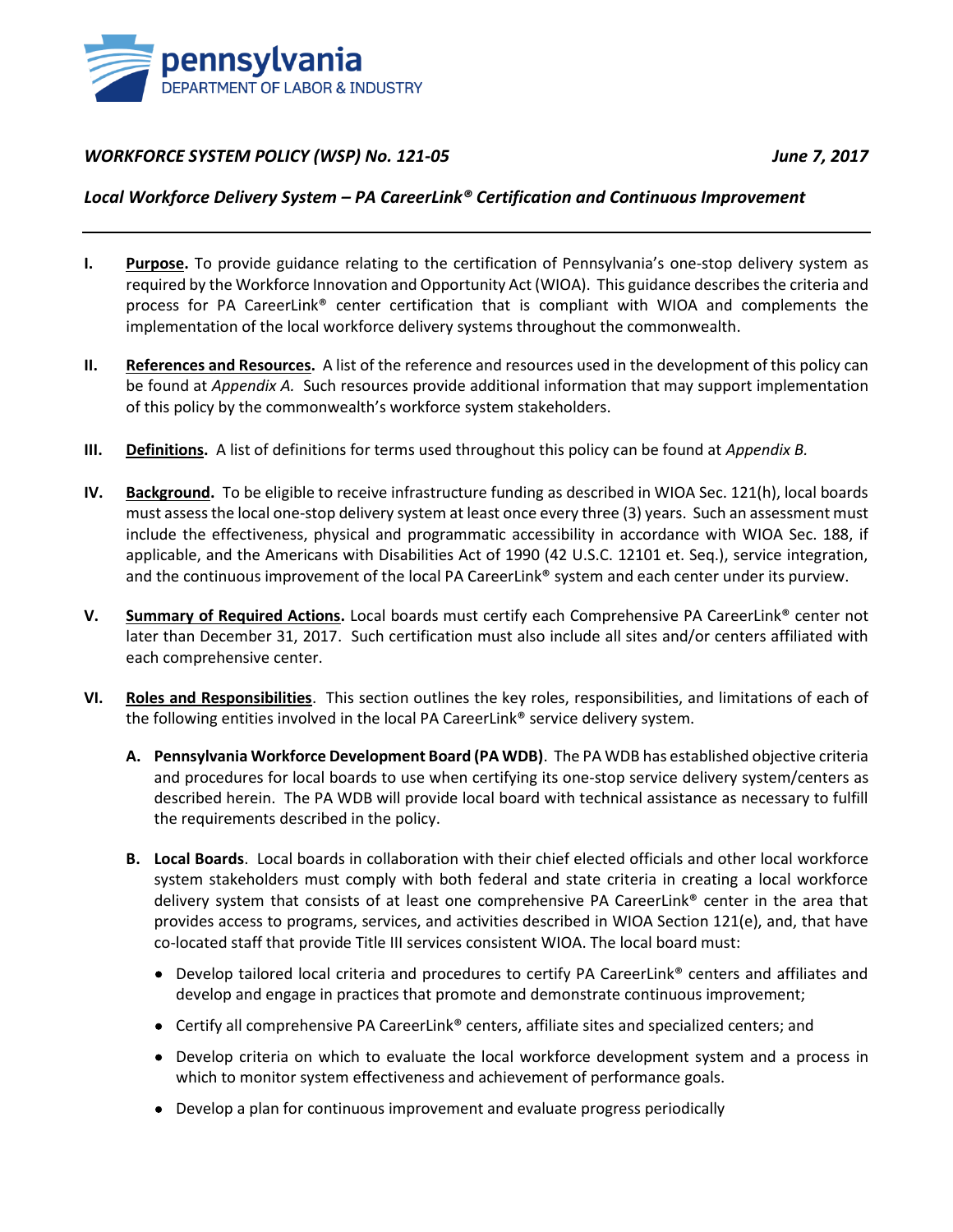• Provide access to the data, information, and analysis described in Subsection 15(a) and all job search, placement, recruitment, and labor exchange services authorized under the Wagner-Peyser Act (29 U.S.C. 49 et seq.).

In addition to those required responsibilities listed above, the board may:

- Enhance the one-stop service delivery system by establishing affiliated sites and/or specialized centers, as practicable, to meet specific needs of certain populations.
- Establish electronic means, in a manner that improves efficiency, to provide access to programs, services, and activities described in WIOA Section 121(e);
- C. **Operator**. The operator is responsible for one-stop and delivery system functions in accordance with the contract established between the local board and the entity (or entities) serving as the operator for the local area. At a minimum the operator must assist the local board in carrying out the processes and procedures developed for PA CareerLink® certification.
- **VII. Service Integration**. The foundation of WIOA principles include innovation and service integration. Program integration allows for a wider range of coordinated, streamlined services to both job-seeker and employer customers. The commonwealth encourages local boards to engage in new and inventive ways to provide all required services to customers.

Although all access to required partners' services must be made available through the local workforce delivery system, those partners are not required to be physically co-located; however, some required partner career services must be provided directly on-site. Some ways to meet the service requirements are:

- Required partner staff physically located at a PA CareerLink® center;
- Cross-trained staff members from other programs that are physically present in the center that have been appropriately trained to provide information to customers about the programs, services, and activities available through the non-co-located partner programs. For example:
	- $\circ$  Wagner-Peyser or Title I staff could be trained to assess eligibility for partner programs; and,
	- o Can refer appropriate customers to partner programs for enrollment; or,
	- $\circ$  If adequately trained, may initiate the enrollment process on behalf of the partner program.

*Note:* Local boards must establish the method or means of providing access to partner programs and must document the method or means in their Memorandum of Understanding (MOU). Surrogate staff must document their time providing information or services for partner programs and charge their time to the appropriate programs. Charges must accurately reflect the work performed and be consistent with Federal cost principles in the Uniform Guidance at 2 CFR 200.430.

- Direct linkages to partner program staff who can provide meaningful information, made available through technology (web-based communication, telephonically) consistent with 20 CFR 678.305(d)
- **VIII. Continuous Improvement**. Local boards are required to develop, implement, and systematically evaluate a continuous improvement plan for the local workforce delivery system that includes measurable benchmarks. Evaluation of continuous improvement must include how well the one-stop centers support the achievement of the negotiated local levels of performance for the indicators of performance. Additionally, the plan and subsequent evaluations must include staff development, cross-partner/program training and customer satisfaction, as well as any other measures the local boards deems appropriate. Local boards are highly encouraged to actively engage PA CareerLink® partner staff in the development and delivery of cross-partner training.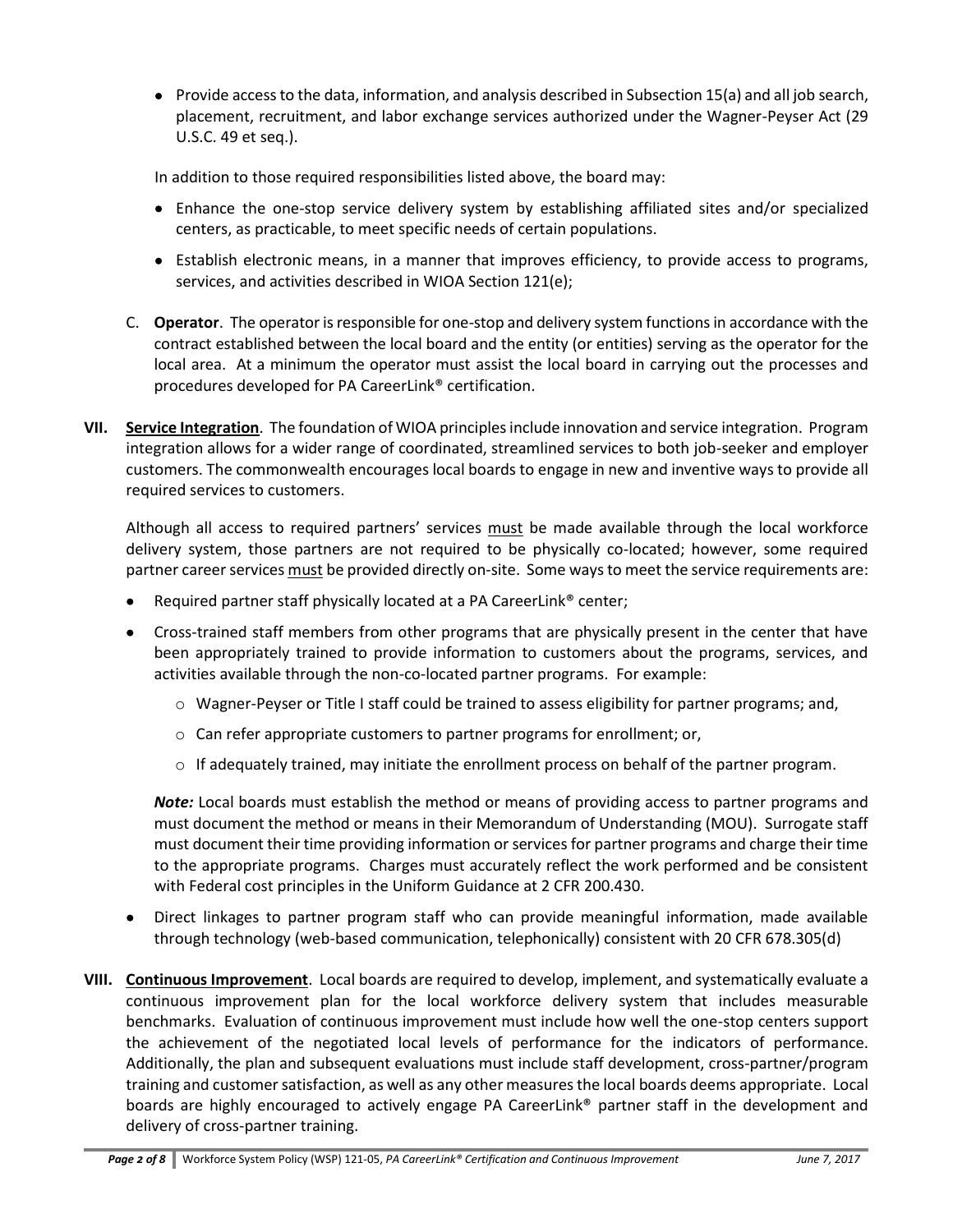- **IX. Outreach and Branding**. The workforce delivery system outreach and branding is a shared Department and local board responsibility. The PA CareerLink® logo in conjunction with the American Job Center Network logo will be used to ensure recognition of the statewide seamless workforce delivery system. All branding must be consistent with Workforce System Policy (WSP) No. 121-07, *Local Workforce Delivery System— Common Identifier for Pennsylvania's One-Stop Delivery System.*
- **X. Workforce System Communication Protocol**. To promote effective coordination of the delivery of workforce services, all communication regarding workforce system policy, directives and information will flow from the Department to the CEOs, Local Workforce Development Boards, state regional staff and PA CareerLink® Operators. The Operators must inform PA CareerLink® staff and site managers. Communications regarding partner program policy, directives and information will be conveyed from the respective program authority at the state level to appropriate PA CareerLink® staff responsible for program administration ensuring that the state regional staff, local workforce development board and PA CareerLink® Operator are simultaneously copied. Communication directly related to state personnel matters will be sent from the state supervisor or official to individual staff. State officials or supervisors in the appropriate offices will be notified when necessary.
- **XI. Rescissions**. Workforce System Policy (WSP) 02-2014, Version 002, *Workforce Delivery System,* Sections III. *PA CareerLink® Certification*; Section IV. *Service Integration;* Section V. *Outreach and Branding*; VII. *Job Gateway;* and VIII. *Workforce System Communication Protocol.*
- **XII. Contact Entity.** Requests and/or inquiries related to this guidance should be forwarded to the Pennsylvania Department of Labor & Industry, Bureau of Workforce Development Administration via the following resource account[: RA-LI-BWDA-Policy@pa.gov](mailto:RA-LI-BWDA-Policy@pa.gov)
- **XIII. Accessibility.** Pennsylvania's workforce system directives are available for downloading on the PA Department of Labor & Industry website at [http://www.dli.pa.gov](http://www.dli.pa.gov/)

#### **XIV. Appendices.**

- Appendix A: References
- Appendix B: Definitions
- Appendix C: Certification Requirements and Frequency
- Appendix D: State Partner Staff Provisions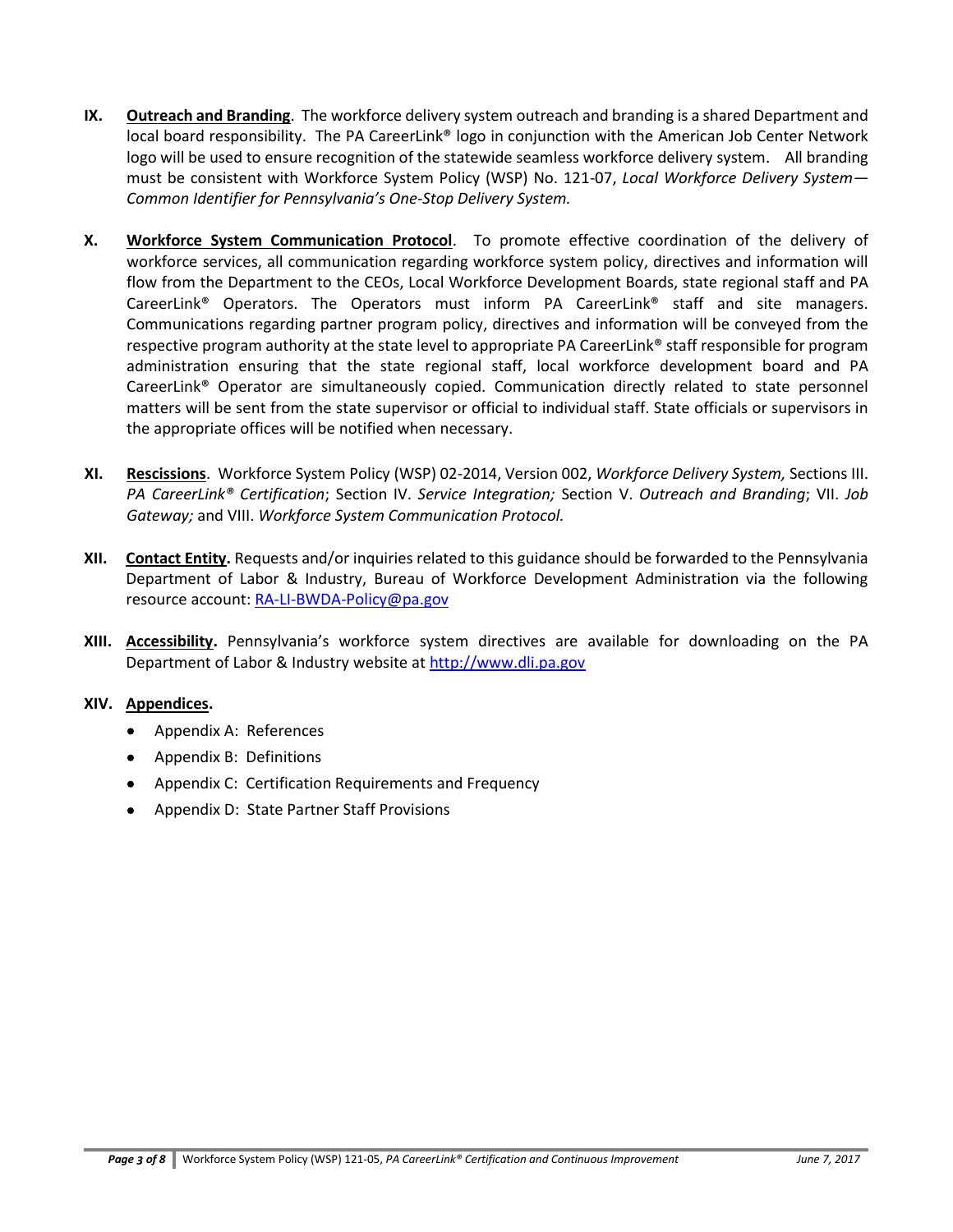- <span id="page-3-0"></span>[Public Law \(Pub. L.\) 113-128, Workforce Innovation and Opportunity Act \(WIOA\)](https://www.gpo.gov/fdsys/pkg/PLAW-113publ128/pdf/PLAW-113publ128.pdf)
- [20 Code of Federal Regulations \(CFR\), WIOA Final Rules and Regulations](https://www.gpo.gov/fdsys/pkg/FR-2016-08-19/pdf/2016-15975.pdf)
- 2 CFR Part 200 et al, and Part 2900, *[Office of Management and Budget \(OMB\) Uniform Administrative](http://www.ecfr.gov/cgi-bin/text-idx?node=2:1.1.2.2.1&rgn=div5)  [Requirements, Cost Principles, and Audit Requirements for Federal Awards](http://www.ecfr.gov/cgi-bin/text-idx?node=2:1.1.2.2.1&rgn=div5)*
- [USDOL Employment and Training Administration's \(ETA\) Training and Employment Guidance Letter \(TEGL\) No.](https://wdr.doleta.gov/directives/attach/TEGL/TEGL_19-14.pdf)  19-14, *[Vision for the Workforce System and Initial Implementation of the Workforce Innovation and](https://wdr.doleta.gov/directives/attach/TEGL/TEGL_19-14.pdf)  [Opportunity Act](https://wdr.doleta.gov/directives/attach/TEGL/TEGL_19-14.pdf)*
- TEGL No. 27-14, *[Workforce Innovation and Opportunity Act Transition Authority for Immediate](https://wdr.doleta.gov/directives/attach/TEGL/TEGL_27-14.pdf)  [Implementation of Governance Provisions](https://wdr.doleta.gov/directives/attach/TEGL/TEGL_27-14.pdf)*
- TEGL No. 37-14, *[Update on Complying with Nondiscrimination Requirements: Discrimination Based on Gender](http://wdr.doleta.gov/directives/attach/TEGL/TEGL_37-14_Acc.pdf)  Identity, Gender Expression [and Sex Stereotyping Are Prohibited Forms of Sex Discrimination in the Workforce](http://wdr.doleta.gov/directives/attach/TEGL/TEGL_37-14_Acc.pdf)  [Development System](http://wdr.doleta.gov/directives/attach/TEGL/TEGL_37-14_Acc.pdf)*
- TEGL No. 4-15, *[Vision for the One-Stop Delivery System under the Workforce Innovation and Opportunity Act](https://wdr.doleta.gov/directives/attach/TEGL/TEGL_04-15.pdf)  [\(WIOA\)](https://wdr.doleta.gov/directives/attach/TEGL/TEGL_04-15.pdf)*
- TEGL No. 16-16, *[Guidance on Services Provided Through the Adult and Dislocated Worker Program under](https://wdr.doleta.gov/directives/attach/TEGL/TEGL_03-15.pdf)  [Workforce Innovation and Opportunity Act \(WIOA or Opportunity Act\) and Wagner-Peyser, as Amended by](https://wdr.doleta.gov/directives/attach/TEGL/TEGL_03-15.pdf)  [Title III of WIOA, and for Implementation of the WIOA Final Rules](https://wdr.doleta.gov/directives/attach/TEGL/TEGL_03-15.pdf)*
- TEGL No. 17-16, *[Infrastructure Funding of the One-Stop Delivery System](https://wdr.doleta.gov/directives/attach/TEGL/TEGL_17-16.pdf)*
- USDOL Employment and Training Administration's [Training and Employment Notice \(TEN\) No. 1-15, Promising](https://www.dol.gov/oasam/programs/crc/TEN%201-15.pdf)  [Practices in Achieving Universal Access and Equal Opportunity: A Section 188 Disability Reference Guide](https://www.dol.gov/oasam/programs/crc/TEN%201-15.pdf)
- [Pennsylvania Workforce System Policies](http://www.dli.pa.gov/Businesses/Workforce-Development/Pages/Pennsylvania)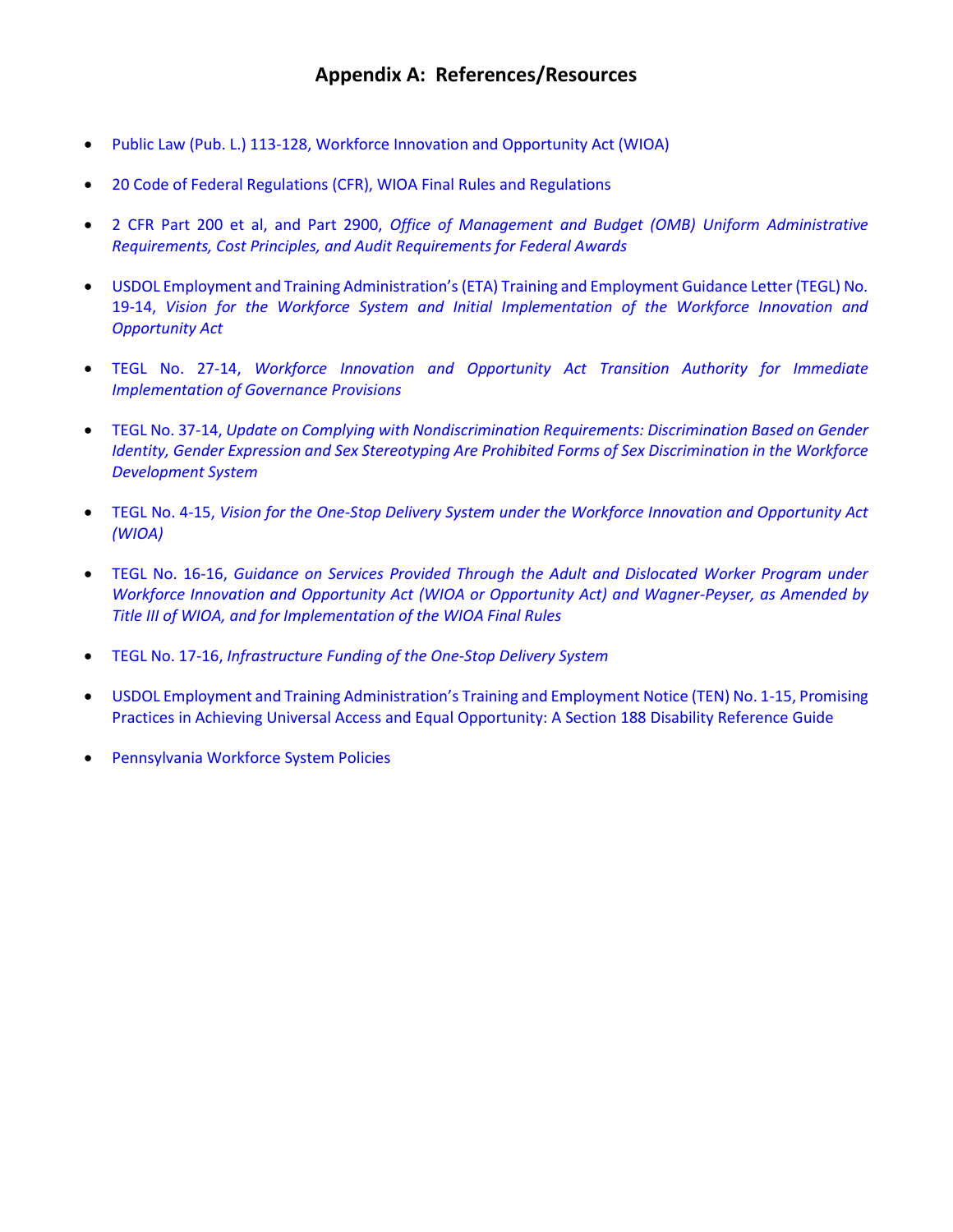## **Appendix B: Definitions**

*Affiliate Sites* are local workforce delivery service locations where one or more partners make workforce employment and training programs, services, and activities available.

*Business Service Function* is a role within the local one-stop service delivery system that includes, but is not limited to: business outreach; recruitment and referral for job vacancies primarily for targeted business and industry; job candidate qualification review; provision of economic, business and workforce trend data and information; organized service delivery around business and industry needs; referral to human resource and other business services; and job development.

*Career Services* consist of three types of services, basic, individualized career services, and follow-up services.

*Comprehensive One-stop* is a physical location where job seeker and employer customers can access the programs, services, and activities of all required one-stop partners. A comprehensive one-stop center must have at least one title I staff person physically present.

*Continuous Improvement* means an ongoing effort to improve products, services, and/or processes. These efforts seek incremental improvement over time.

*Department* is the Pennsylvania Department of Labor & Industry, which has been designated by the governor to serve as the state administrative entity/state workforce agency.

*JobGateway®* is the registered trademark for Pennsylvania's online, job-matching system for jobseekers and employers. PA CareerLink® sites must utilize JobGateway<sup>sM</sup> as the job-match system when job seekers are looking for employment and employers are searching for candidates.

*PA CareerLink®* is the registered trademark for Pennsylvania's one-stop service delivery system and its local centers/sites/network.

*Required and additional partners* are the partner entities identified as "required" at WIOA Sec. 121(b)(1)(B) and as "additional" at WIOA Sec. 121(b)(2)(B), as well as, at 20 CFR §§ 679.400 and 405 respectively, that compose the designated area's one-stop delivery system. The required partners are the entities responsible for administering the required programs and activities in the local area. In addition to the required partners, other entities that carry out a workforce development program, including federal, commonwealth, or local programs and programs in the private sector, may serve as additional partners in the one-stop delivery system if the local board and chief elected official(s) approve the entity's participation (see 20 CFR § 678.410). *Note:* The entity that carries out the program and activities listed at WIOA sections 121(b)(1)(B) and 121(b)(2)(B), and therefore serves as the one-stop partner, is the grant recipient, administrative entity, or organization responsible for administering the funds of the specified program in the local area. Consistent with WIOA final rules, the term "entity" does not include the service providers that contract with, or are subrecipients of, the local administrative entity (e.g., title I service providers are not program partners). For programs that do not include local administrative entities, the responsible commonwealth agency must be the partner. Specific entities for particular programs can be found at 20 CFR § 678.415.

*Service Integration* means that all of the partners within a local workforce delivery system work collaboratively to leverage resources, avoid the duplication of services, and provide cohesive services among multiple programs whether or not they are physically present within the PA CareerLink® center or affiliate sites.

*Welcome Function* means a role within the one-stop centers aimed at greeting customers and determining their individual needs.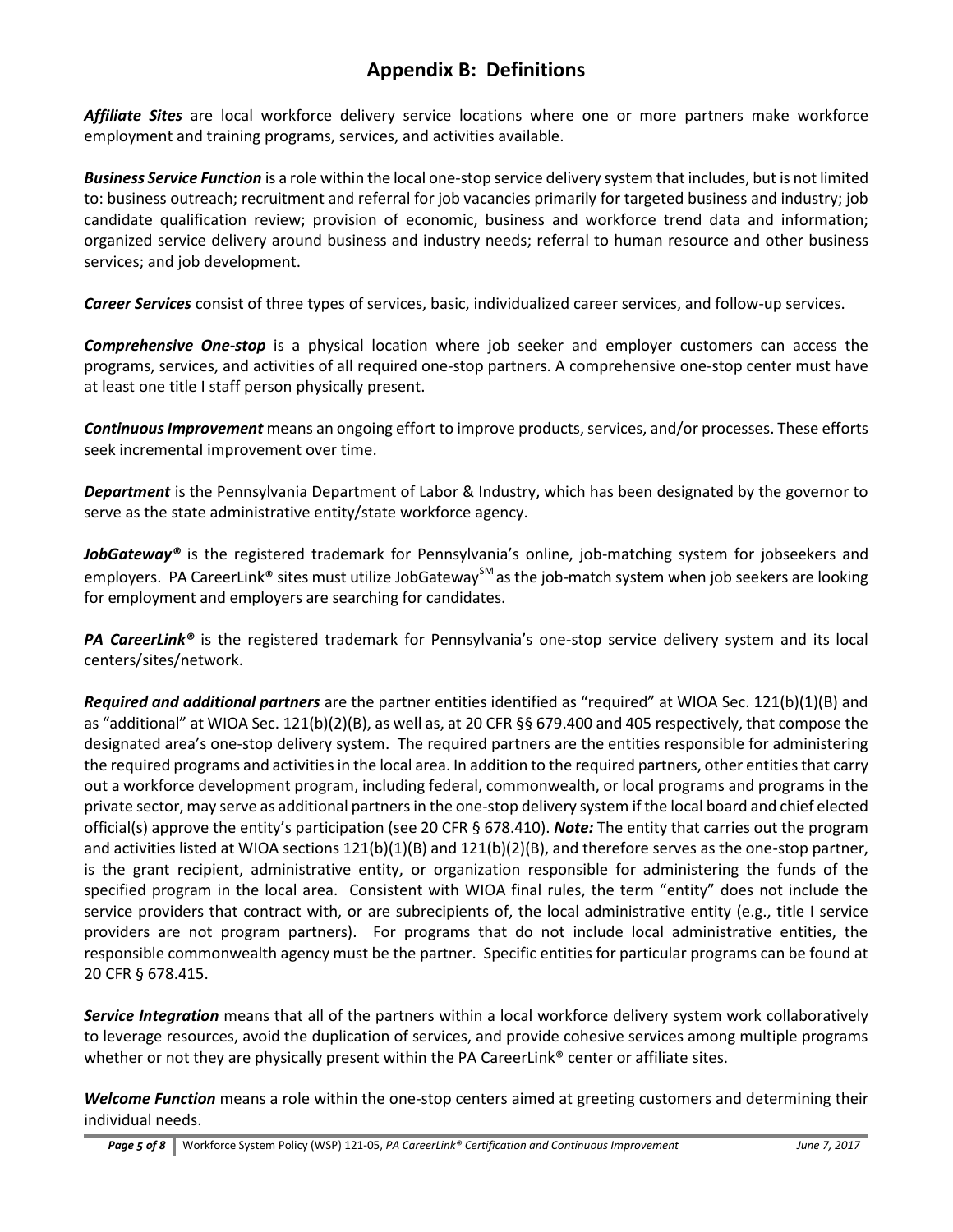### **Appendix C: Certification Requirements and Frequency**

Certification must occur at least once every three (3) years, and is required in order for one-stop systems to become and remain eligible to use infrastructure funds (20 CFR §678.730). Certification criteria must be reviewed and updated every two (2) years as part of the review and modification of State plans as described in WIOA Section 102(c)(2) and 108(a) (20 CFR §676.135).

**A. EVALUATION/REVIEW CRITERIA:** Evaluation must address the one-stop centers/sites and workforce delivery system effectiveness, including customer satisfaction, achievement of negotiated performance goals for the local area, physical and programmatic accessibility, and continuous improvement.

Evaluations for *effectiveness* must include:

- How well the one-stop system center integrates services for participants and businesses;
- Performance accountability as outlined in the grant agreement for the local area;
- How well the local service delivery system meets the workforce development needs of participants and the employment needs of local employers (performance measures);
- Cost-efficiency;
- Fiscal accountability;
- Coordination of partner program services including regular hours of operation; and, comprehensive access to services outside of regular business hours if applicable; and
- Enrollment objectives for targeted populations.

Evaluations for physical and programmatic accessibility must include:

- Disability-related regulation compliance including but not limited to:
	- o Reasonable accommodations for individuals with disabilities;
	- $\circ$  Reasonable modifications to policies, procedures and practices to avoid discrimination of disabled persons;
	- o Administering programs in the most integrated setting appropriate;
	- o Communicating with persons with disabilities as effectively as with others;
	- $\circ$  Providing appropriate auxiliary aids and services including technology devices; and
	- o Providing physical accessibility to individuals with disabilities.

Physical and programmatic accessibility requirements apply to all one-stop centers and, any services that are provided through direct linkages (i.e., telephonically, electronically, etc.).

Evaluations for continuous improvement *must* include the workforce delivery system's ability to meet or exceed negotiated performance goals as described in WIOA Section 116(b)(2). Additionally, such assessments must include, but are not limited to:

- A defined process for identifying and responding to technical assistance needs;
- A plan for systematic staff development and cross-program training; and
- A system in place to elicit and respond to specific customer and partner feedback.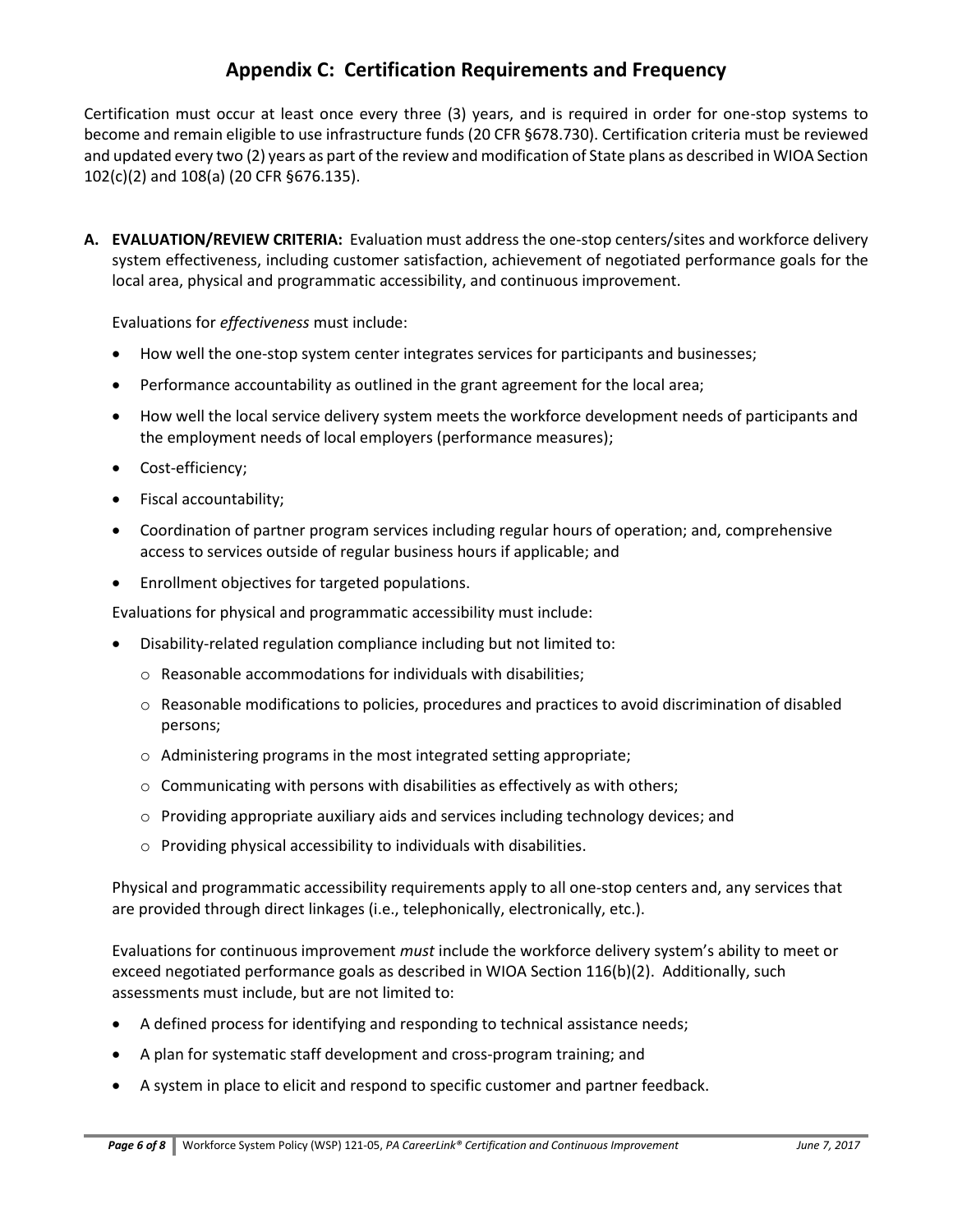# **Appendix C: Certification Requirements and Frequency**

- **B. COMPREHENSIVE CENTER CERTIFICATION CRITERIA:** Local boards must ensure the following criteria is met prior to certifying its comprehensive one-stop centers:
	- A mission statement is posted and visible to the public;
	- Full-time hours of operation are posted on the door or in view of the outside entrance;
	- Access to all partner programs;
	- The operator provides oversight of day-to-day operations;
	- At least one (1) WIOA Title I service provider staff member is physically present;
	- The following functions are in place:
		- o Welcome function;
		- o Skills/career development services;
		- o Access to training services;
		- o Access to all programs carried out by the one-stop partners;
		- o Workforce and labor market information;
		- o Business and employer services;
	- Staff Development/Program Cross-Training is provided and documented;
	- A plan for continuous improvement has been developed and is being followed;
	- The center is both physically and programmatically accessible; and
- **C. AFFILIATE SITES.** Affiliate sites must:
	- Be connected to a comprehensive site;
	- Display hours of operation on the door or in view of the outside entrance;
	- Provide information on the career services offered by the one-stop system and make them available regardless of the participant's initial entry point into the workforce development system; and
	- Be physically and programmatically accessible.
- **D. SPECIALIZED CENTER CERTIFICATION CRITERIA.** Specialized centers must:
	- Be connected to comprehensive PA CareerLink<sup>®</sup> centers meaning, the locations have a process in place to make referrals to services provided through a comprehensive site;
	- Allow for the provision of a variety of services tailored to the needs of the population being served, which may include: career coaching, networking opportunities, comprehensive assessment, etc.
	- Be physically and programmatically accessible.
- **E. NOTIFICATION AND RECORD KEEPING** Local Boards must notify the Department of the results of the initial certification and each subsequent certification.

Boards must maintain record of the evaluation criteria used in the initial and subsequent certification reviews and the results of those reviews.The Department may review certification criteria and results at any time.